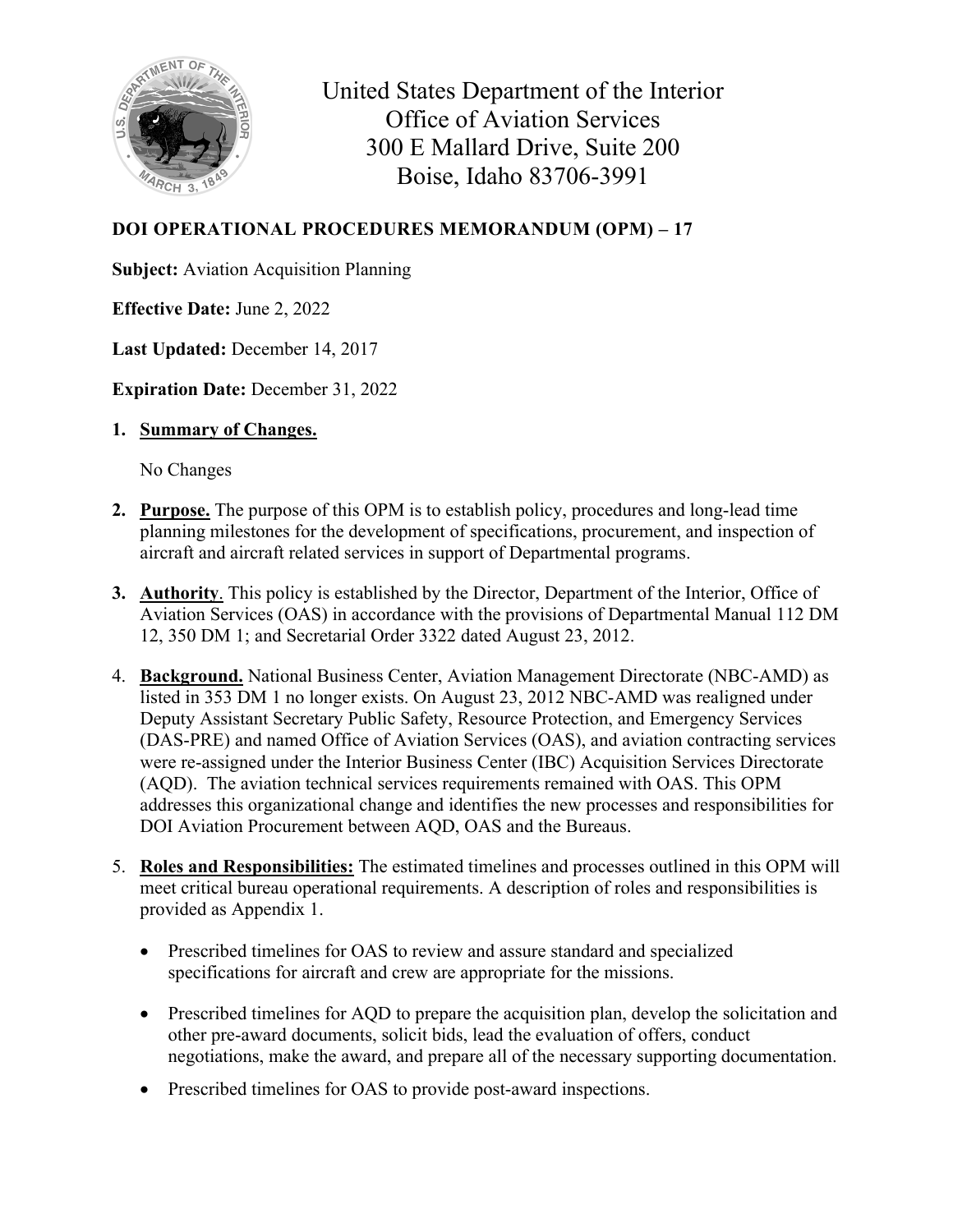This will allow for a fair interval for the vendors to procure additional required equipment and allow vendor pilots to gain proficiency for highly complex missions. Coordination and collaboration throughout this process is critical for all parties to be successful.

- A. Bureaus are responsible for submitting a Request for Contract Services (AQD-13) as per the attached Appendix 2 regarding long-lead planning timeline. This will ensure adequate time to complete the entire specification review, procurement, and inspection processes. See Appendix 1 for roles and responsibilities.
- B. Bureaus are responsible for the annual submission of a five-year contract acquisition plan by Oct. 1 to Oct. 31. The Executive Aviation Subcommittee (EAS) will meet with respective OAS and AQD staff annually to review and update plans. Late submissions for AQD-13's will be accepted within the 225 day period, although priority will be given to AQD-13's already in process unless an urgent operational need warrants otherwise.
- C. OAS is responsible for providing technical specifications for all Bureau aviation procurement requests within the timeframes outlined in the attached long-lead planning timeline. OAS also maintains the responsibility of inspecting all contract aircraft and aircrew performing under the contract. See Appendix 1 for roles and responsibilities.
- D. The Office of Acquisition and Property Management (PAM) is responsible for all DOI acquisition policy. AQD is responsible for ensuring all Federal Acquisition Regulations and applicable departmental acquisition policies are satisfied. AQD will collaborate with both OAS and the Bureaus to ensure acquisition documentation accurately reflects both the procurement request and applicable technical aviation specifications. See Appendix 1 for roles and responsibilities.
- E. Tracking progress of each requirement from specification development through the procurement process to inspection will be achieved on the Long-Lead Planning Timeline Tracker. This sheet includes the major milestone events of the process and will be available to OAS, AQD, and the Bureaus. Data input is the responsibility of OAS Technical Services Division (TSD), AQD and respective Bureaus. All participants are responsible throughout the process to update this document, collaborate and share information on status of the requirement while working through the timeline.
- F. AQD is the contracting office responsible for the acquisition of all Bureau aviation procurement requests in accordance with the long-lead time planning document timeframes.
- G. Other Departmental contracting entities may be considered to provide aviation contracting services similar to AQD under the following requirements:
	- 1) The respective EAS member obtains unanimous approval from all EAS members.
	- 2) A formal (signed) agreement between the contracting office, OAS Director and Bureau EAC member identifying roles and responsibilities.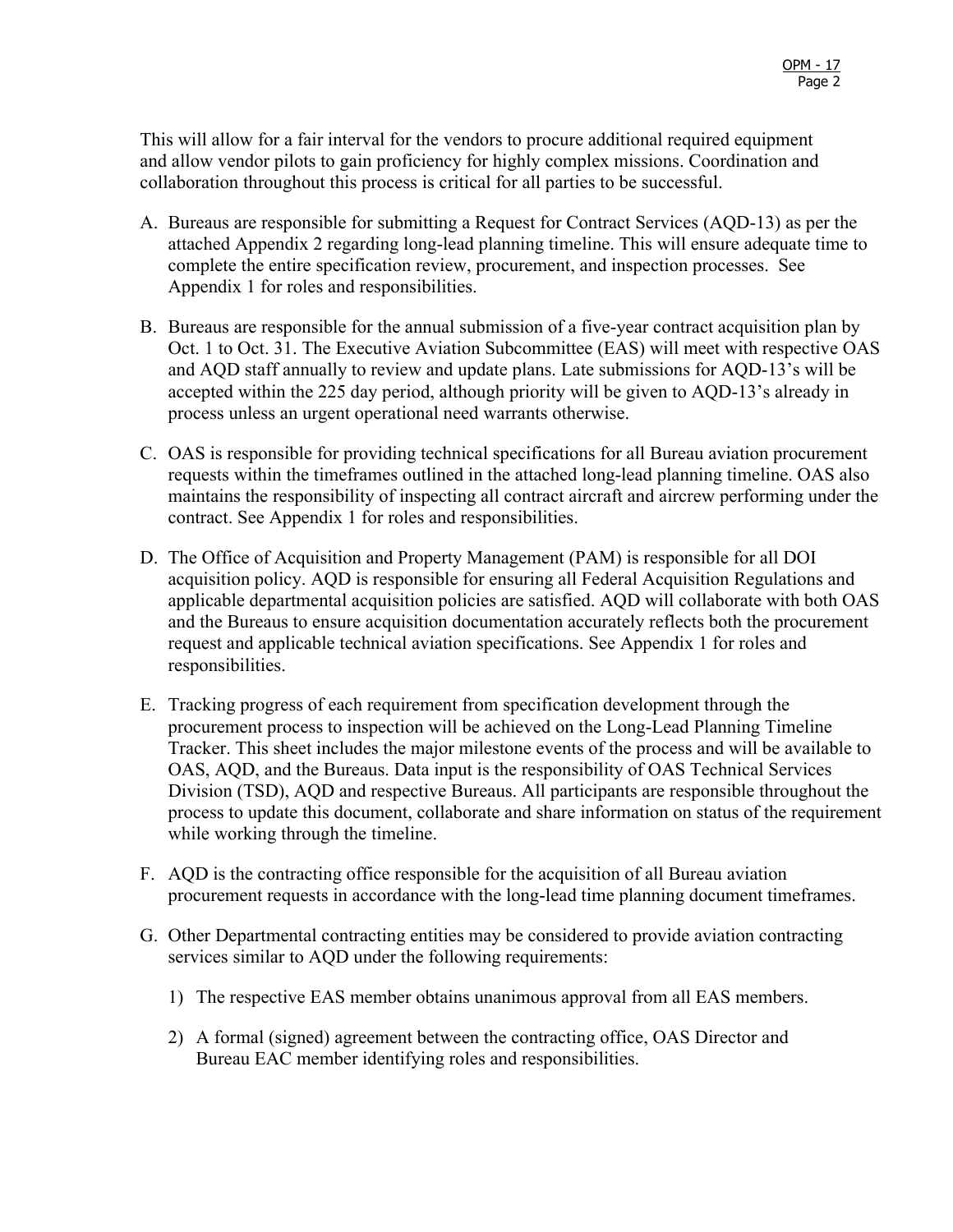

Keith Raley, Acting Director, Office of Aviation Services

Attachments: Appendix 1: Aviation Acquisition - Roles and Responsibilities Appendix 2: Long-Lead Planning Timeline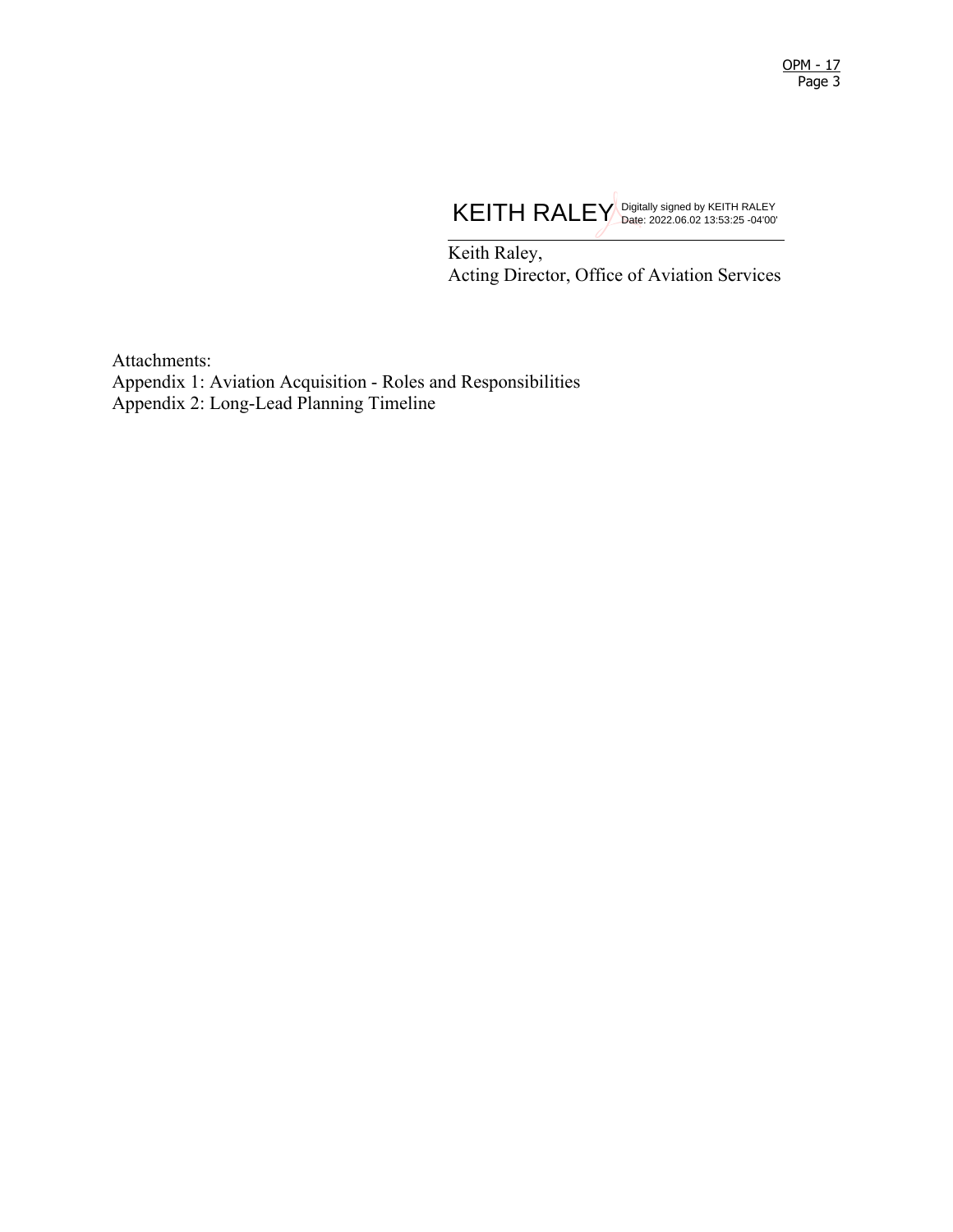| I. Departmental Owned/Operated Aircraft Program                                                                                     | <b>Exercises</b><br>Primary<br><b>Responsibility</b> | <b>Exercises</b><br>Secondary<br><b>Responsibility</b> |
|-------------------------------------------------------------------------------------------------------------------------------------|------------------------------------------------------|--------------------------------------------------------|
| <b>A. General Functions</b>                                                                                                         |                                                      |                                                        |
| 1. Establish policy and procedures to ensure operation<br>and maintenance of aircraft to achieve maximum safety<br>at minimum cost. | <b>OAS</b>                                           | <b>Bureau</b>                                          |
| 2. Operate and maintain aircraft to achieve maximum<br>safety at minimum cost.                                                      | OAS / Bureau                                         |                                                        |
| <b>B. Specific Functions</b>                                                                                                        |                                                      |                                                        |
| 1. Establish criteria for DOI aircraft ownership or in-<br>house operation of leased aircraft.                                      | <b>OAS</b>                                           | <b>Bureau</b>                                          |
| 2. Approve DOI aircraft ownership or in-house<br>operation of leased aircraft.                                                      | <b>OAS</b>                                           | Bureau                                                 |
| 3. Establish pilot and crew requirements.                                                                                           | <b>OAS</b>                                           | Bureau                                                 |
| 4. Establish standards and procedures for operation and<br>maintenance of DOI aircraft.                                             | <b>OAS</b>                                           | <b>Bureau</b>                                          |
| 5. Flight check and qualify all DOI pilot crewmembers.                                                                              | OAS / Bureau                                         |                                                        |
| 6. Inspect and approve all DOI owned/operated aircraft<br>and their supporting maintenance facilities.                              | <b>OAS</b>                                           |                                                        |
| 7. Establish decision criteria for the acquisition,<br>replacement, and disposal of DOI-owned aircraft.                             | <b>OAS</b>                                           | <b>Bureau</b>                                          |
| 8. Approve the acquisition, replacement, and disposal of<br>DOI-owned aircraft.                                                     | <b>OAS</b>                                           | Bureau                                                 |
| 9. Assign aircraft to bureaus for their exclusive use.                                                                              | <b>OAS</b>                                           |                                                        |
| 10. Operate aircraft.                                                                                                               | Bureau / OAS                                         |                                                        |
| 11. Maintain DOI owned/operated aircraft.                                                                                           | OAS / Bureau                                         |                                                        |
| 12. Perform the financial management of all DOI<br>aircraft.                                                                        | <b>OAS</b>                                           | <b>Bureau</b>                                          |
| 13. Contract for aircraft maintenance and service.                                                                                  | <b>AQD</b>                                           | OAS / Bureau                                           |
| 14. Administer aircraft maintenance and service<br>contracts.                                                                       | <b>AQD</b>                                           | OAS / Bureau                                           |
| 15. Report unsafe and inefficient aircraft operations,<br>conditions, and situations to the OAS Associate<br>Director.              | Bureau / OAS                                         |                                                        |

#### **Appendix 1 Aviation Acquisition - Roles and Responsibilities**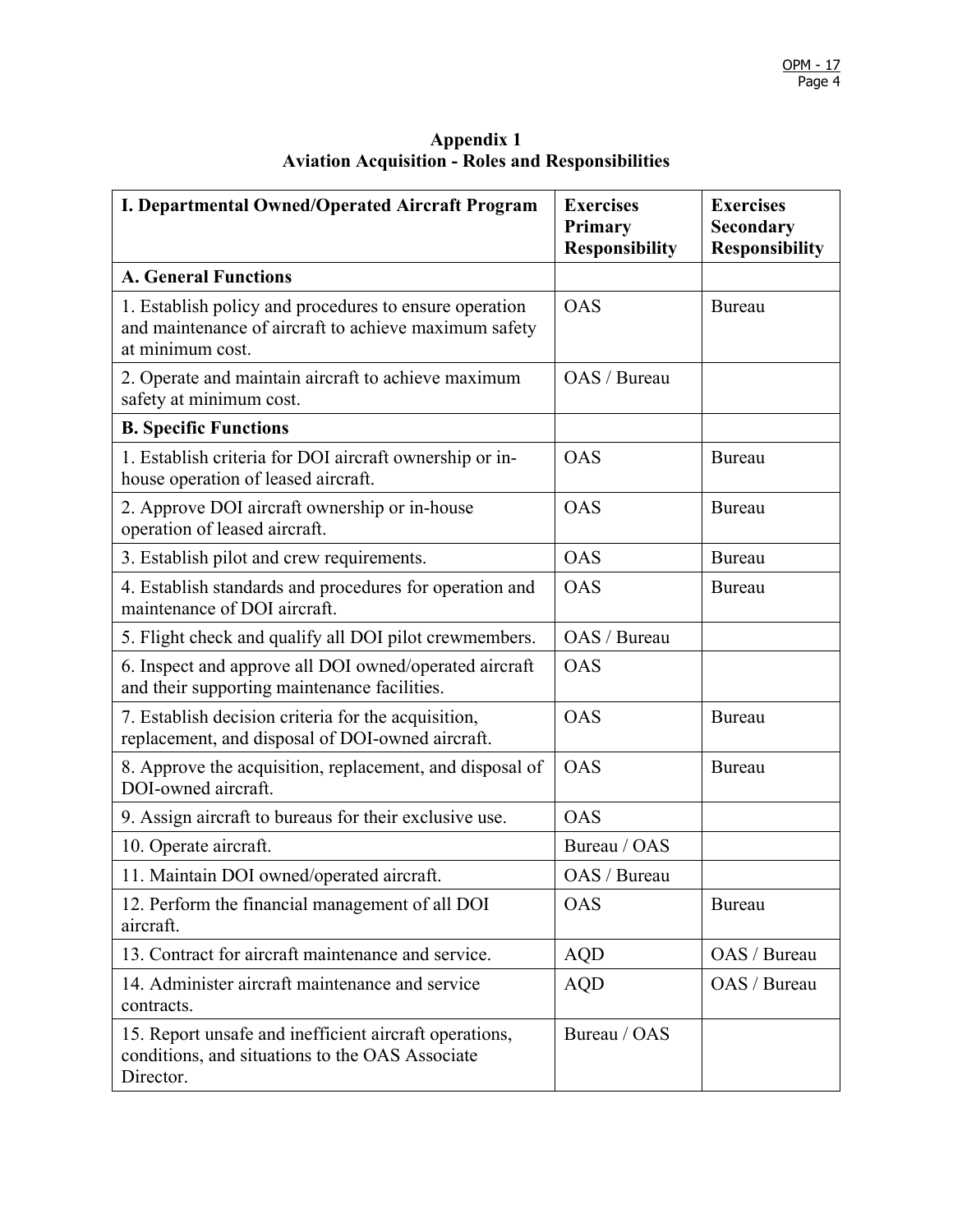| <b>II. Contract Aircraft Program</b>                                                                   | <b>Exercises</b><br>Primary<br><b>Responsibility</b> | <b>Exercises</b><br>Secondary<br><b>Responsibility</b> |
|--------------------------------------------------------------------------------------------------------|------------------------------------------------------|--------------------------------------------------------|
| <b>A. General Functions</b>                                                                            |                                                      |                                                        |
| 1. Procure aircraft and aircraft services by contract.                                                 | <b>AQD</b>                                           |                                                        |
| 2. Manage and control contract aircraft.                                                               | Bureau / OAS                                         |                                                        |
| <b>B. Specific Functions</b>                                                                           |                                                      |                                                        |
| 1. Prepare and submit program requirements to OAS.                                                     | <b>Bureau</b>                                        |                                                        |
| 2. Review bureau requirements and determine the most<br>appropriate terms and conditions of contracts. | OAS / AQD                                            | <b>Bureau</b>                                          |
| 3. Prepare solicitations.                                                                              | <b>AQD</b>                                           |                                                        |
| 4. Review solicitations.                                                                               | Bureau / OAS                                         |                                                        |
| 5. Issue and administer solicitations.                                                                 | <b>AQD</b>                                           |                                                        |
| 6. Review offers and make pre-award evaluations.                                                       | <b>AQD</b>                                           | OAS / Bureau                                           |
| 7. Award contracts and handle protests.                                                                | <b>AQD</b>                                           | OAS / Bureau                                           |
| 8. Perform acceptance inspections of contractor's pilots<br>and aircraft.                              | <b>OAS</b>                                           | <b>Bureau</b>                                          |
| 9. Manage contract aircraft.                                                                           | Bureau / OAS                                         |                                                        |
| 10. Provide aircrew orientation for specific missions.                                                 | Bureau                                               | <b>OAS</b>                                             |
| 11. Control (dispatch) and assign contract aircraft<br>within the scope of contracts.                  | <b>Bureau</b>                                        |                                                        |
| 12. Administer contract.                                                                               | <b>AQD</b>                                           | OAS / Bureau                                           |
| a. Report significant contract and operational<br>problems to AQD / OAS.                               | <b>Bureau</b>                                        |                                                        |
| b. Perform initial and periodic compliance<br>inspections.                                             | <b>OAS</b>                                           | <b>Bureau</b>                                          |
| c. Perform aviation program evaluations.                                                               | OAS / Bureau                                         |                                                        |
| 13. Enforce mandatory DOI standards and procedures.                                                    | OAS / Bureau                                         |                                                        |
| 14. Mediate and/or adjudicate contractor-bureau<br>disputes.                                           | <b>AQD</b>                                           | OAS / Bureau                                           |
| 15. Coordinate contract litigation.                                                                    | <b>AQD</b>                                           | <b>Bureau</b>                                          |
| 16. Make contract payments.                                                                            | <b>AQD</b>                                           | Bureau                                                 |
| 17. Perform post-evaluation of flight crew proficiency<br>and pilot techniques.                        | <b>OAS</b>                                           | Bureau                                                 |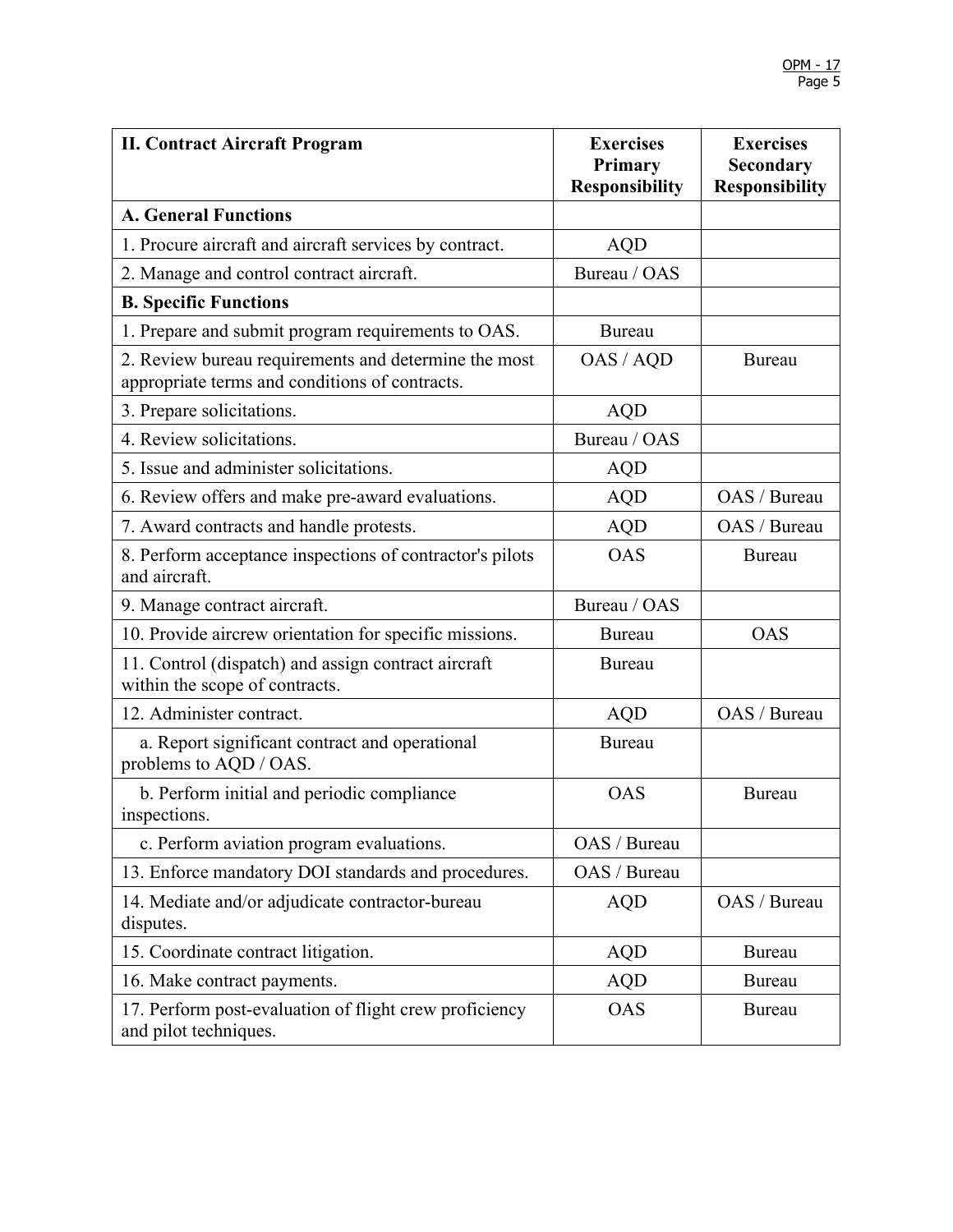|                                                                                                                      | <b>Exercises</b><br>Primary<br><b>Responsibility</b> | <b>Exercises</b><br><b>Secondary</b><br><b>Responsibility</b> |
|----------------------------------------------------------------------------------------------------------------------|------------------------------------------------------|---------------------------------------------------------------|
| <b>III. Agreement/Rental Aircraft Program</b>                                                                        |                                                      |                                                               |
| <b>A. General Functions</b>                                                                                          |                                                      |                                                               |
| 1. Procure aircraft services within open market<br>procurement limitations.                                          | <b>AQD</b>                                           | Bureau                                                        |
| 2. Approve operators and perform flight scheduling<br>when requested.                                                | <b>OAS</b>                                           |                                                               |
| 3. Manage and control (dispatch) aircraft.                                                                           | Bureau / OAS                                         |                                                               |
| <b>B. Specific Functions</b>                                                                                         |                                                      |                                                               |
| 1. Furnish anticipated special requirements to OAS.                                                                  | <b>Bureau</b>                                        |                                                               |
| 2. Inspect and approve operators.                                                                                    | <b>OAS</b>                                           | <b>Bureau</b>                                                 |
| 3. Issue qualification and data cards to pilots and<br>aircraft meeting DOI standards for special-use<br>activities. | <b>OAS</b>                                           |                                                               |
| 4. Schedule flights and dispatch aircraft on bureau<br>request.                                                      | <b>OAS</b>                                           |                                                               |
| 5. Make payment to operators.                                                                                        | <b>AQD</b>                                           | OAS / Bureau                                                  |
| 6. Report any significant operational problems to OAS.                                                               | <b>Bureau</b>                                        |                                                               |
| 7. Enforce mandatory DOI standards and procedures.                                                                   | OAS / Bureau                                         |                                                               |
| 8. Coordinate agreement litigation.                                                                                  | <b>AQD</b>                                           |                                                               |
| 9. Perform post-evaluations of operators and equipment.                                                              | <b>Bureau</b>                                        | <b>OAS</b>                                                    |
| 10. Report to OAS all bureau flight activity not<br>processed through the OAS payment system.                        | <b>Bureau</b>                                        |                                                               |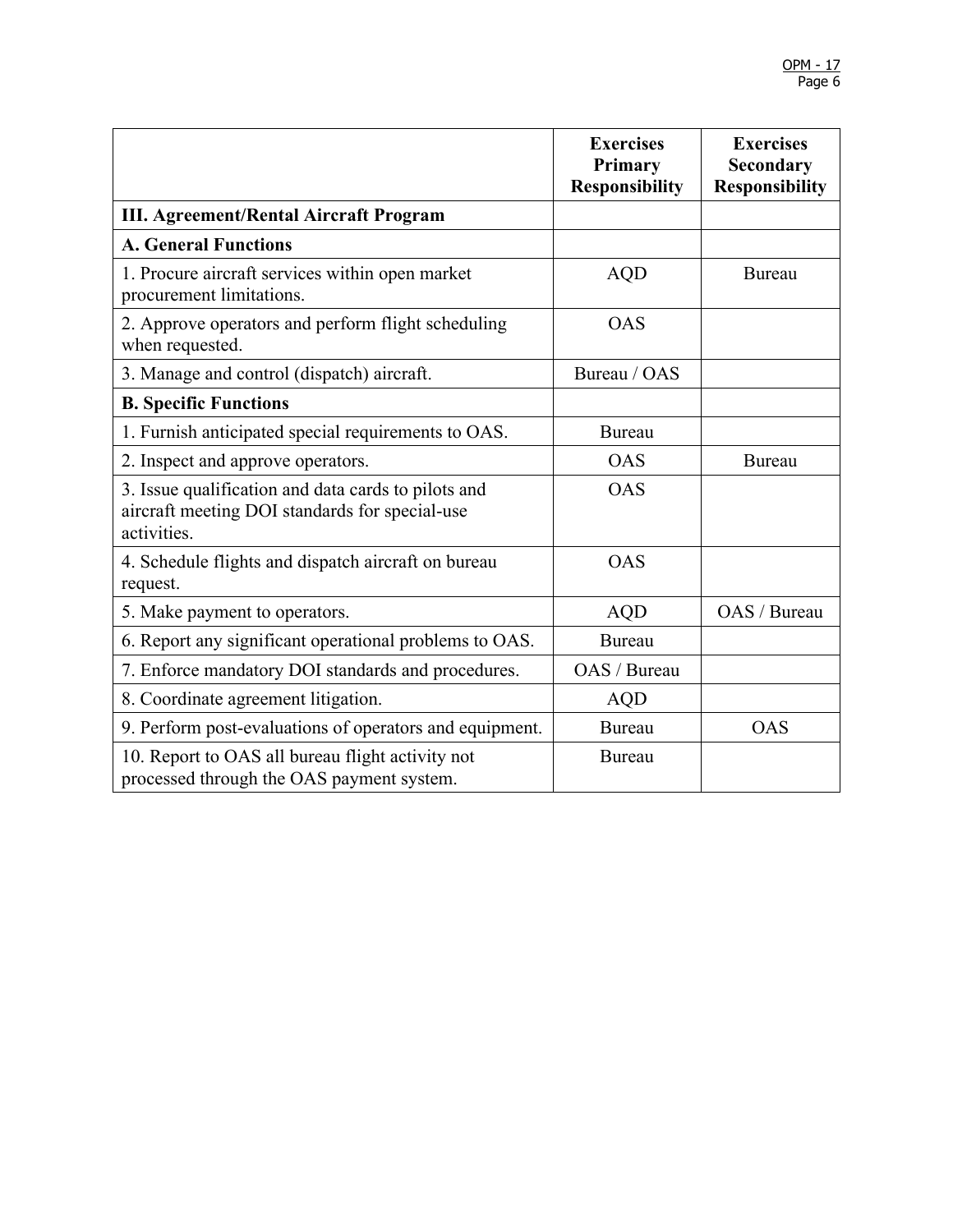## **Appendix 2 Long-Lead Planning Timeline**

#### **Modifications**

| <b>Action</b>                  | <b>Davs</b> | <b>Timeline Example</b> |
|--------------------------------|-------------|-------------------------|
| Contracting Officer Engagement |             | l Januarv               |
| Simple Modifications           | Up to $20$  | 21 January              |
| <b>Complex Modification</b>    | Up to $120$ | 21 May                  |

- Simple Modifications Include: Exercising Options, Change in Contracting Officer, Change in Contracting Officers Representative (COR/COTR), or Funding Change.
- Complex Modifications Include: Ratifications, Vendor Claims, Terminations, and Increases in Contract Ceilings.
- In most cases, modification will be competed ahead of the timeline indicated, coordination and early AQD engagement is an important factor in contract modification.

#### **Contracts up to \$5 Million**

|                                |             | <b>CUMULATIVE</b> | <b>TIMELINE</b> |
|--------------------------------|-------------|-------------------|-----------------|
| <b>ACTION</b>                  | <b>DAYS</b> | <b>DAYS</b>       | <b>EXAMPLE</b>  |
| AQD 13 Submitted               |             |                   | 1 January       |
| Specification and Solicitation | 45          | 45                | 15 February     |
| Complete                       |             |                   |                 |
| <b>Solicitation Closed</b>     | 30          | 75                | 17 March        |
| <b>TPEC Complete</b>           | 30          | 105               | 16 April        |
| Award Summary and other Award  | 15          | 120               |                 |
| Documents Review and Approval  |             |                   | 1 May           |
| <b>Total</b>                   |             | 120 Maximum*      |                 |